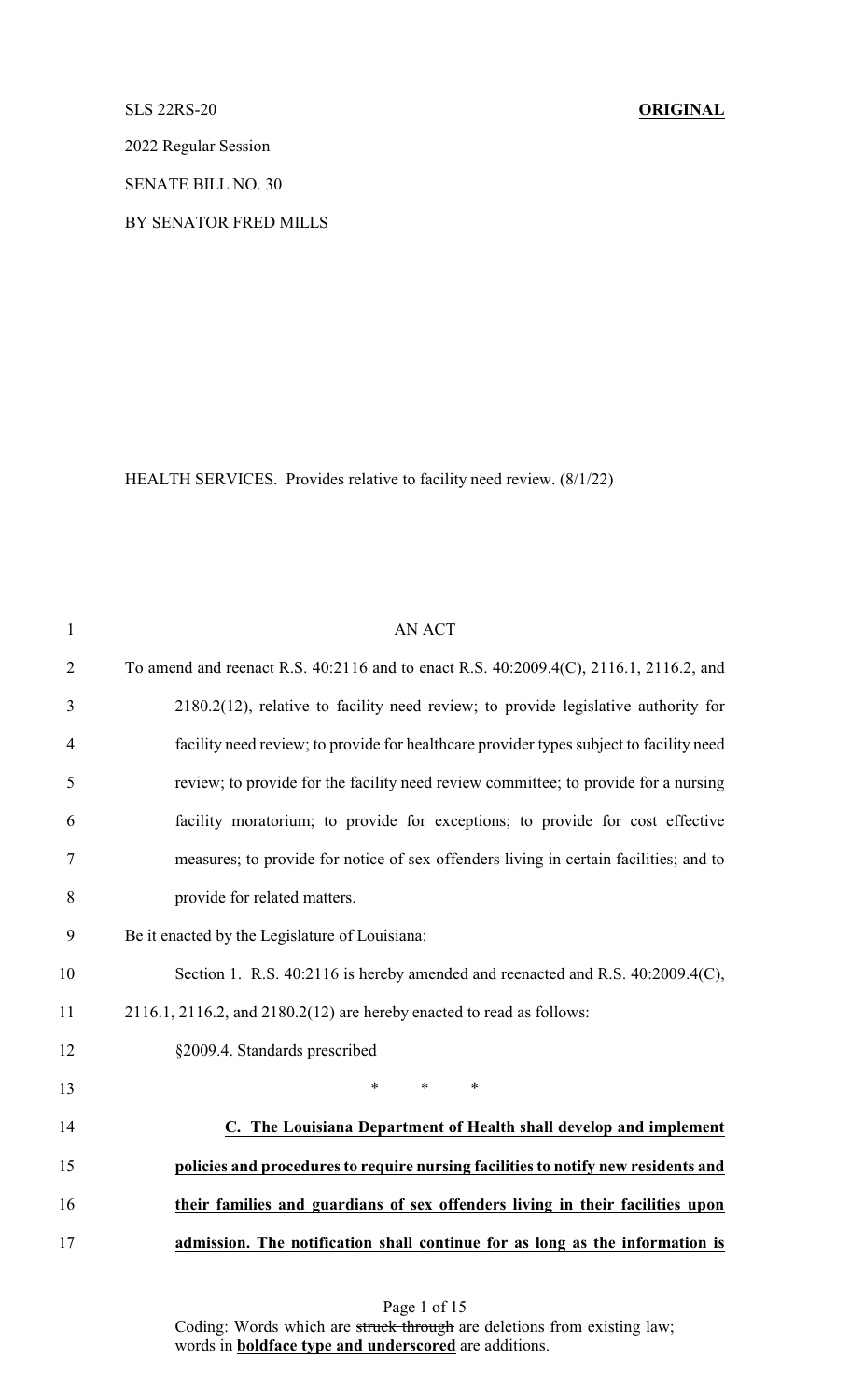| $\mathbf{1}$   | considered a public record. During the annual licensing process, health               |
|----------------|---------------------------------------------------------------------------------------|
| $\overline{2}$ | standards surveyors shall verify the providers compliance with the policy.            |
| 3              | $\ast$<br>$\ast$<br>$\ast$                                                            |
| 4              | PART II-A. FACILITY NEED REVIEW                                                       |
| 5              | AND NURSING FACILITY MORATORIUM                                                       |
| 6              | §2116. Facility need review                                                           |
| 7              | A. The Louisiana Department of Health <del>, in accordance with the</del>             |
| 8              | Administrative Procedure Act, shall establish shall implement a facility need review  |
| 9              | process consistent with the regulations for licensure and for Title XIX of the Social |
| 10             | Security Act in accordance with the provisions of this Section. No healthcare         |
| 11             | provider shall be subject to facility need review unless authorized by the            |
| 12             | legislature in Subsection B of this Section.                                          |
| 13             | <b>B.</b> The following healthcare providers shall be subject to facility need        |
| 14             | review to determine the need for a new or additional facility, provider,              |
| 15             | program, service, or bed:                                                             |
| 16             | (1) Home- and community-based service providers. However, certain                     |
| 17             | services or modules of a home- and community-based service provider may be            |
| 18             | excluded from the facility need review process at the discretion of the secretary     |
| 19             | of the Louisiana Department of Health.                                                |
| 20             | (2) Adult day healthcare providers.                                                   |
| 21             | (3) Hospice providers or inpatient hospice facilities.                                |
| 22             | (4) Pediatric day healthcare facilities.                                              |
| 23             | (5) Behavioral health services providers that provide psychosocial                    |
| 24             | rehabilitation or community psychiatric support and treatment services.               |
| 25             | (6) Opioid treatment programs licensed under a behavioral health                      |
| 26             | services provider license.                                                            |
| 27             | Intermediate care facilities for persons with developmental                           |
| 28             | disabilities.                                                                         |
| 29             | (8) Adult residential care providers.                                                 |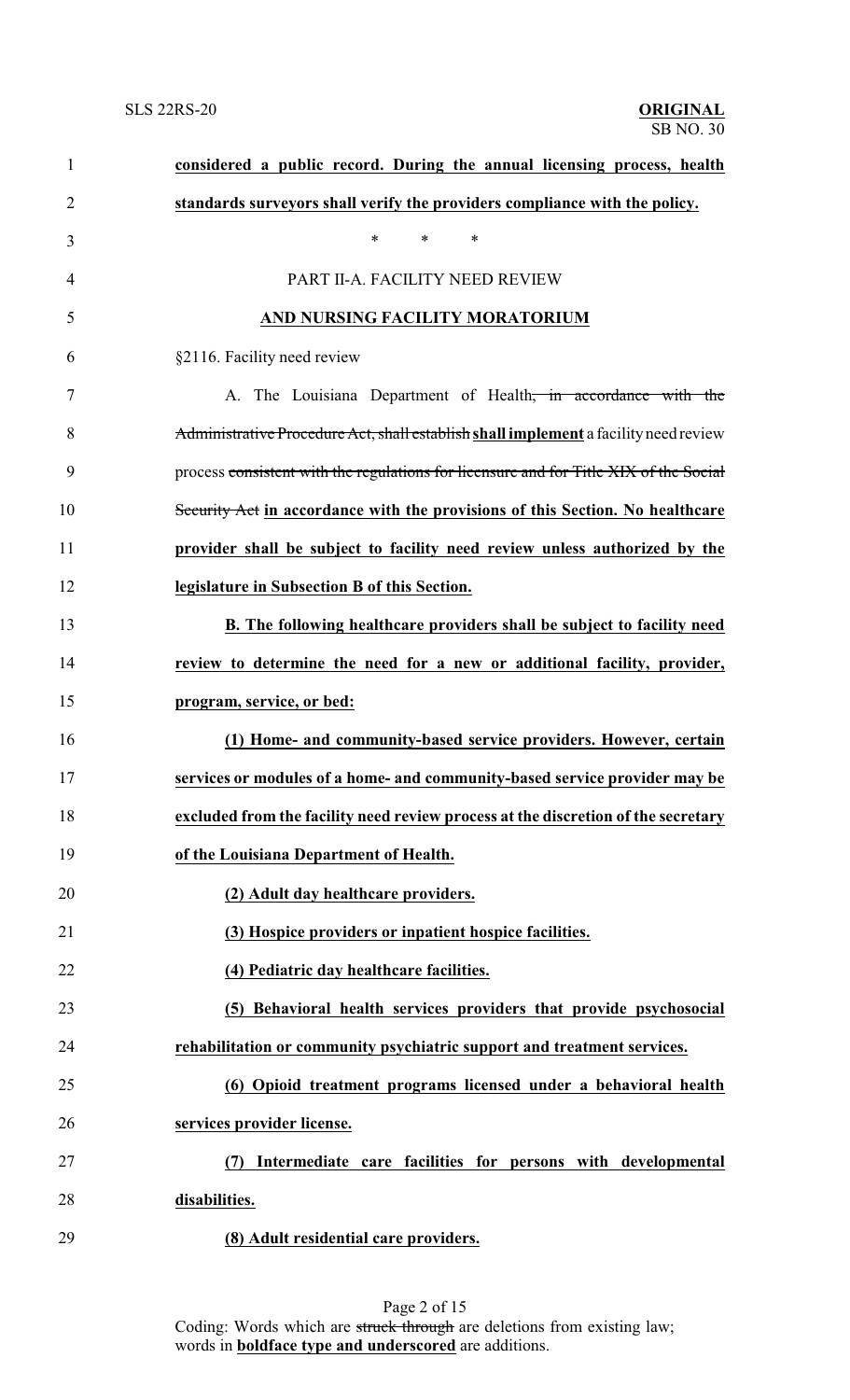| $\mathbf{1}$   | C.(1) The secretary of the Louisiana Department of Health shall appoint      |
|----------------|------------------------------------------------------------------------------|
| $\overline{2}$ | a facility need review committee, "FNR committee", that shall consist of the |
| 3              | following members:                                                           |
| 4              | (a) The secretary of the Louisiana Department of Health or his designee.     |
| 5              | (b) The assistant secretary of the office of behavioral health of the        |
| 6              | Louisiana Department of Health or his designee.                              |
| 7              | (c) The assistant secretary of the office for citizens with developmental    |
| 8              | disabilities of the Louisiana Department of Health or his designee.          |
| 9              | (d) The assistant secretary of the office of aging and adult services of the |
| 10             | Louisiana Department of Health or his designee.                              |
| 11             | (e) The assistant secretary of the office of public health of the Louisiana  |
| 12             | Department of Health or his designee.                                        |
| 13             | (f) The Medicaid director of the Louisiana Department of Health or his       |
| 14             | designee.                                                                    |
| 15             | (g) The Medicaid medical director of the Louisiana Department of             |
| 16             | Health or his designee.                                                      |
| 17             | (2) In addition to the members set forth in Paragraph (1) of this            |
| 18             | Subsection, the secretary may appoint additional members to the FNR          |
| 19             | committee when necessary in reviewing applications of opioid treatment       |
| 20             | programs.                                                                    |
| 21             | (3) No FNR committee member shall have a proprietary or financial            |
| 22             | interest in any facility subject to facility need review.                    |
| 23             | (4) The FNR committee shall issue a decision on a facility need review       |
| 24             | application within ninety days from receipt of application or within the     |
| 25             | deadlines established in a request for proposal or request for application.  |
| 26             | (5) An applicant for facility need review shall provide all written          |
| 27             | application materials and documentation as may be required by rule. The      |
| 28             | applicant may include any additional written documentation or written        |
| 29             | evidence that supports the application for facility need review.             |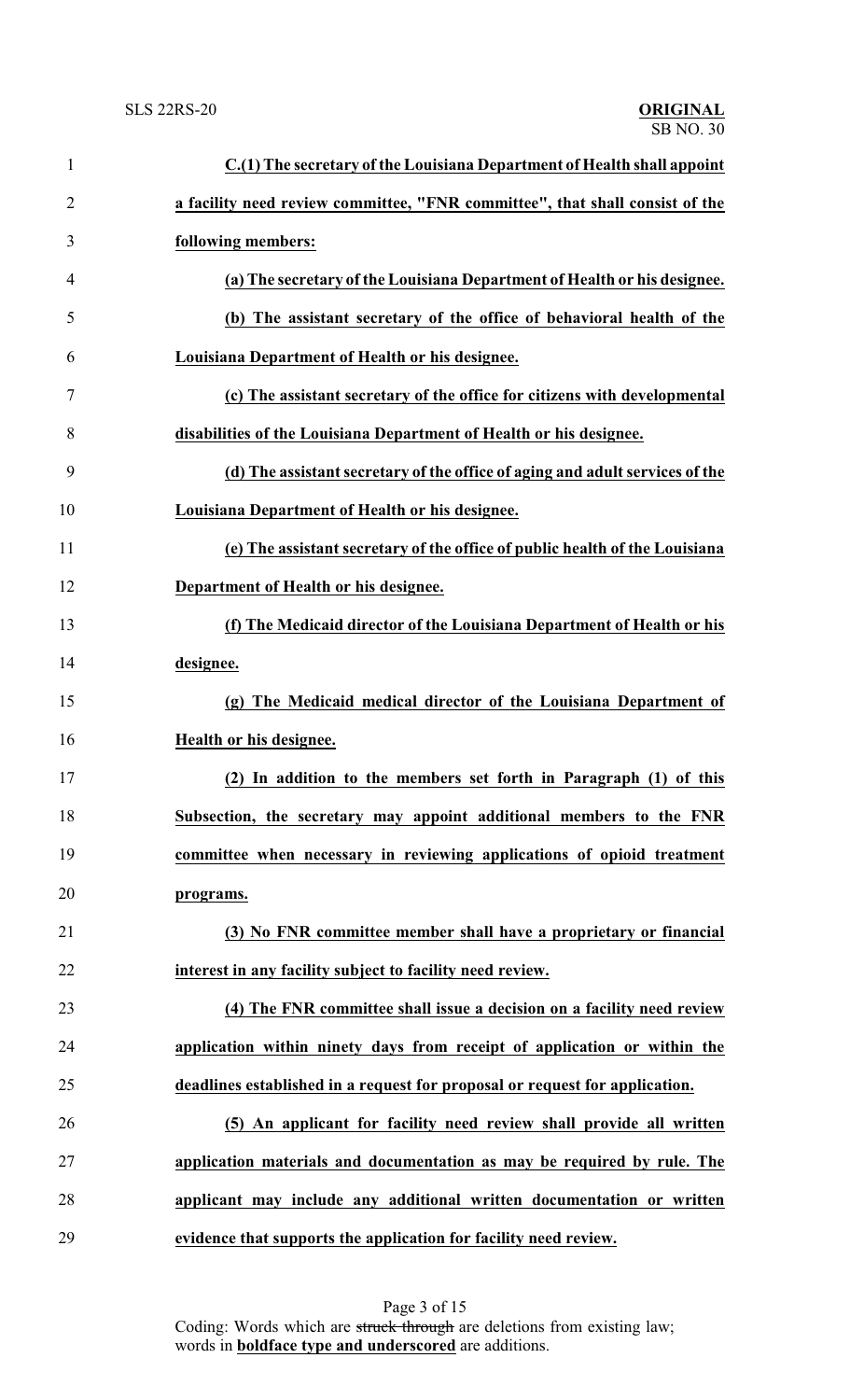| $\mathbf{1}$   | (a) Unless otherwise stated in a specific request for proposal or request               |
|----------------|-----------------------------------------------------------------------------------------|
| $\overline{c}$ | for applications, the initial review and decision by the FNR committee shall            |
| 3              | consider all written materials and documentation submitted by the applicant             |
| 4              | and shall be conducted as a paper review.                                               |
| 5              | (b) Unless otherwise stated in a specific request for proposal or request               |
| 6              | for applications, if the initial decision is to reject or deny the facility need review |
| 7              | application, then the applicant may request to supplement the application and           |
| 8              | may request an in-person presentation before the FNR committee as part of its           |
| 9              | supplemental application review.                                                        |
| 10             | (c) If the facility need review application is rejected or denied after the             |
| 11             | supplemental application review, the applicant may request an administrative            |
| 12             | appeal of the FNR committee's decision with the Division of Administrative Law          |
| 13             | in accordance with the Administrative Procedure Act. The applicant is not               |
| 14             | required to request a supplemental review and can elect to proceed directly to          |
| 15             | an administrative appeal.                                                               |
| 16             | (6) If the FNR committee approves the facility need review application,                 |
| 17             | then the applicant may proceed with seeking licensure.                                  |
| 18             | B. D. The department shall promulgate rules and regulations in accordance               |
| 19             | with the Administrative Procedure Act to provide for facility need review               |
| 20             | implement the provisions of this Section. The rules and regulations shall include       |
| 21             | but not be limited to the following:                                                    |
| 22             | (1) Criteria for review of beds for Level 4 adult residential care providers as         |
| 23             | defined in R.S. 40:2166.3 and identified in R.S. 40:2166.5, and community and           |
| 24             | group home beds for persons with developmental disabilities, to determine if there      |
| 25             | is a need for additional beds to enroll and participate in the Title XIX program        |
| 26             | healthcare provider applications for facility need review, including provisions         |
| 27             | for review pursuant to requests for proposals or requests for applications.             |
| 28             | (2) Criteria for review of nursing facility beds to determine if there is a need        |
| 29             | for a new or additional beds facility, provider, program, service, or bed.              |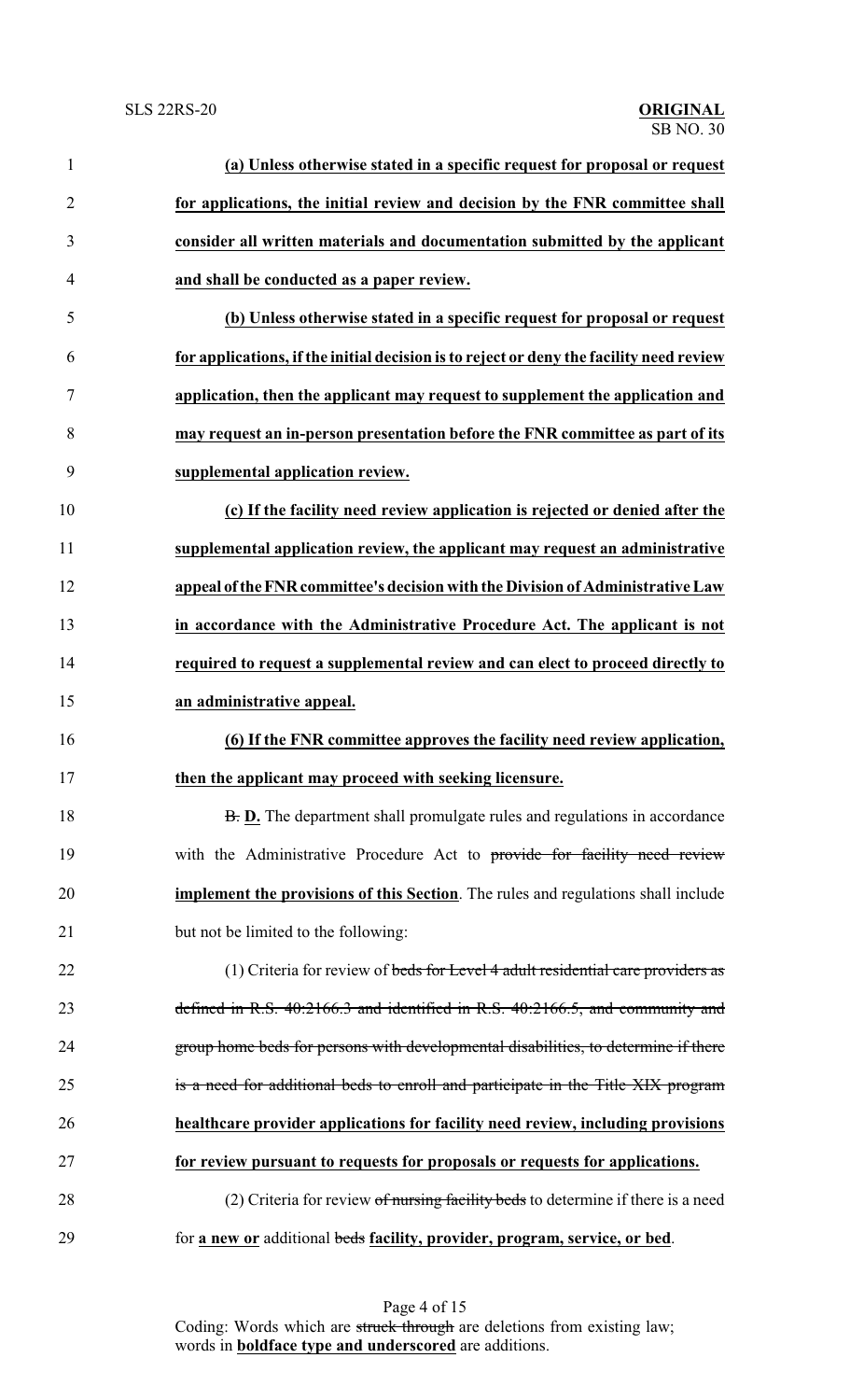| 1  | (3) Specific duties of the department and the FNR committee relative to                 |
|----|-----------------------------------------------------------------------------------------|
| 2  | review proposals for new facilities and determine the need therefor of applications.    |
| 3  | (4) Appropriate methodology for the collection of data necessary for the                |
| 4  | administration of the program.                                                          |
| 5  | (5) Procedures for the FNR committee to grant and revoke approvals                      |
| 6  | approve, reject, or deny applications.                                                  |
| 7  | (6) Establishment of application fees.                                                  |
| 8  | (7) Procedures for <b>a supplemental</b> review of applications by the department       |
| 9  | <b>FNR</b> committee.                                                                   |
| 10 | (8) Procedures to request a fair hearing from a determination made by the               |
| 11 | department FNR committee.                                                               |
| 12 | (9) Provisions for judicial review from the decision rendered after $a$ fair            |
| 13 | hearing an administrative appeal.                                                       |
| 14 | (10) Criteria for review of beds issued pursuant to a department waiver to              |
| 15 | determine if there is a need for such beds to be licensed and enrolled in the Title XIX |
| 16 | program. Provided, however, that providers of services may be enrolled and              |
| 17 | participate in such a Title XIX program only if and when the department develops        |
| 18 | a cost-effective plan for medical residential care services that is cost neutral with   |
| 19 | respect to existing Medicaid long-term care services and expenditures, or the           |
| 20 | legislature specifically provides funding for such services. Establishment of           |
| 21 | services and modules of a home- and community-based service provider that               |
| 22 | will be subject to the facility need review process.                                    |
| 23 | $E$ . E. No new facility, service, or beds healthcare provider as described             |
| 24 | provided for in Paragraphs $(B)(1)$ and $(2)$ Subsection B of this Section shall be     |
| 25 | certified to participate in the Title XIX program without the approval of the           |
| 26 | department based upon a determination of a need therefor in accordance with the         |
| 27 | provisions of this Part first obtaining facility need review approval and               |
| 28 | complying with any and all licensing regulations promulgated by the                     |
| 29 | department. Any person establishing, managing, or operating a new facility,             |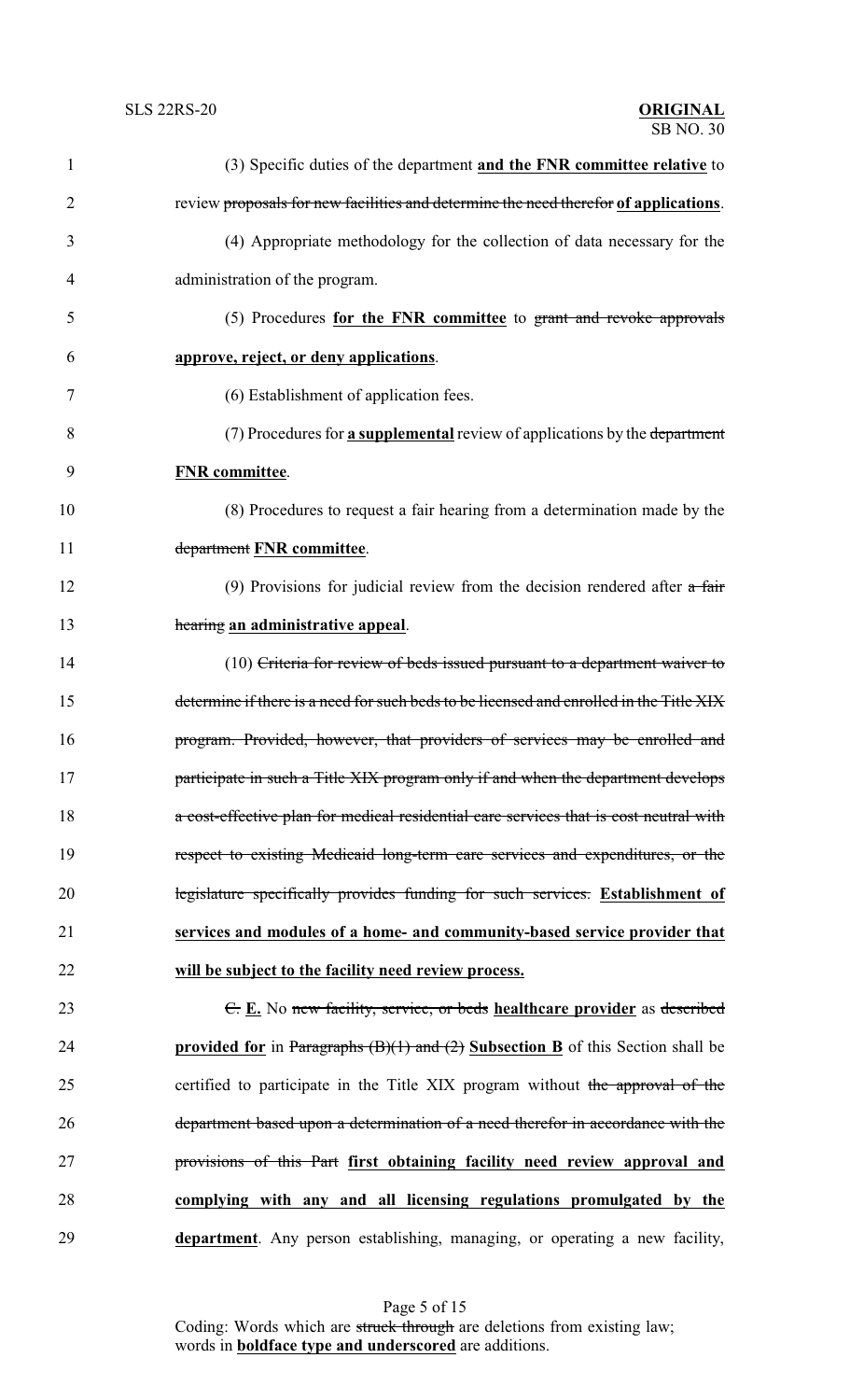| 1  | service, or bed without the approval required by this Part Section shall be prohibited |
|----|----------------------------------------------------------------------------------------|
| 2  | from participating in the Title XIX program.                                           |
| 3  | D.(1) In order to accomplish cost effectiveness of beds issued pursuant to a           |
| 4  | department waiver, the department may promulgate rules that include but are not        |
| 5  | limited to the following:                                                              |
| 6  | (a) A bed abeyance program to reduce nursing facility beds by ten percent or           |
| 7  | more. Such an abeyance program shall include a time frame in which a determination     |
| 8  | is made as to whether beds should be brought out of abeyance based upon a              |
| 9  | ninety-three percent occupancy rate within a service area.                             |
| 10 | (b) An increase in the minimum occupancy level required for a nursing                  |
| 11 | facility to fully recover its capital cost.                                            |
| 12 | (c) In order to achieve a reduction in long-term care institutional costs, a           |
| 13 | program for reduction of certificates of need for nursing facility beds, which may     |
| 14 | include a buy-back program, provided such a buy-back program is approved by the        |
| 15 | Centers for Medicare and Medicaid Services and is eligible for federal funds           |
| 16 | participation.                                                                         |
| 17 | (d) A bed exchange program that allows a nursing facility to create adult              |
| 18 | residential care beds based on the permanent elimination of existing nursing facility  |
| 19 | beds.                                                                                  |
| 20 | (2) The Louisiana Department of Health shall implement a moratorium on                 |
| 21 | additional beds for nursing facilities. The Louisiana Department of Health shall not   |
| 22 | approve any additional nursing facilities or additional beds in nursing facilities     |
| 23 | through facility need review. This prohibition shall apply only to applications for    |
| 24 | new beds not approved prior to July 1, 1996. The prohibition shall become              |
| 25 | enforceable on July 1, 1996, and shall remain in effect until July 1, 2027. This       |
| 26 | prohibition shall not apply to the replacement of existing facilities, provided that   |
| 27 | there is no increase in existing nursing home beds at the replacement facility.        |
| 28 | $(3)$ Repealed by Acts 2008, No. 187, §2, eff. June 13, 2008.                          |
| 29 | (4) Notwithstanding any other provision of law to the contrary, any nursing            |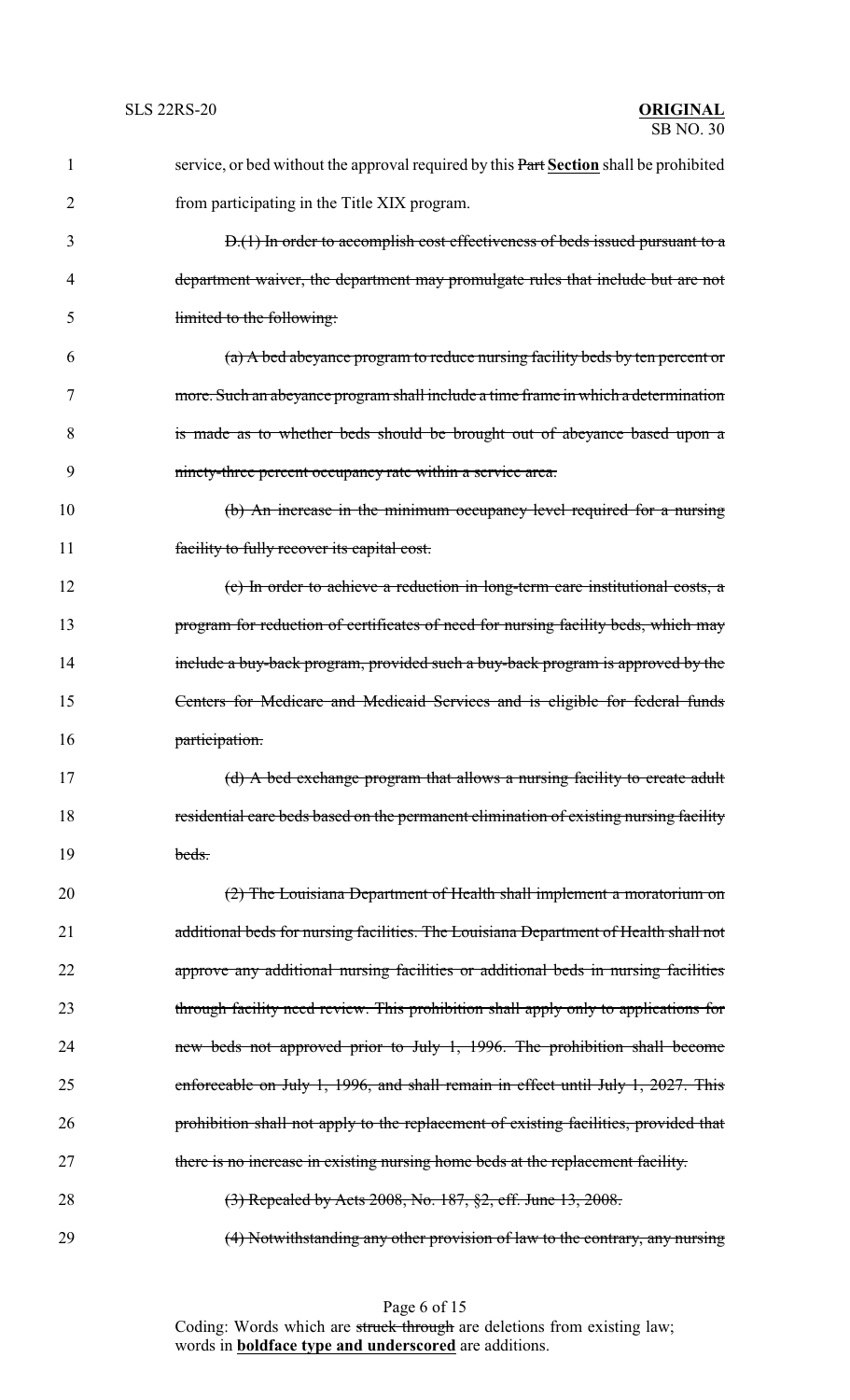| 1  | facility in Lafourche Parish located in an area designated a flood zone that has        |
|----|-----------------------------------------------------------------------------------------|
| 2  | commenced construction on a replacement facility during the period of the               |
| 3  | moratorium on replacement facilities shall be eligible to apply for licensure after     |
| 4  | June 30, 2008, provided the replacement facility is in an area outside a flood zone     |
| 5  | in such parish and south of the Company Canal. The buildings and grounds                |
| 6  | constituting the original nursing facility to be vacated may be offered by donation     |
| 7  | to the state, political subdivision, or other public entity for uses consistent with    |
| 8  | public purposes.                                                                        |
| 9  | (5) The moratorium on additional beds for nursing facilities imposed pursuant           |
| 10 | to Paragraph (2) of this Subsection shall not apply to a nursing facility that seeks to |
| 11 | license additional beds if the following criteria are met.                              |
| 12 | $(a)$ The nursing facility is a non-profit corporation formed pursuant to               |
| 13 | Louisiana law.                                                                          |
| 14 | (b) The total number of additional beds shall not exceed ten.                           |
| 15 | (c) The additional beds shall be occupied only by persons who meet one of               |
| 16 | the following criteria:                                                                 |
| 17 | (i) Prior to admission to the nursing facility, the person resided in an adult          |
| 18 | residential care facility, as defined in R.S. 40:2153, owned by the same legal entity   |
| 19 | which owns the nursing facility.                                                        |
| 20 | (ii) Prior to admission to the nursing facility, the person resided in a living         |
| 21 | unit of a provider of continuing care, as defined in R.S. 51:2173, owned by the same    |
| 22 | legal entity which owns the nursing facility.                                           |
| 23 | (iii) The person was previously a resident of the same nursing facility.                |
| 24 | (d) The additional beds shall not be enrolled and participate in the Title XIX          |
| 25 | program.                                                                                |
| 26 | (e) Tentative approval of the plans and specifications for additional beds was          |
| 27 | received by the division of engineering and architectural services of the Louisiana     |
| 28 | Department of Health prior to August 15, 2006.                                          |
| 29 | (f) Construction of the additional beds commenced prior to August 15, 2006.             |

Page 7 of 15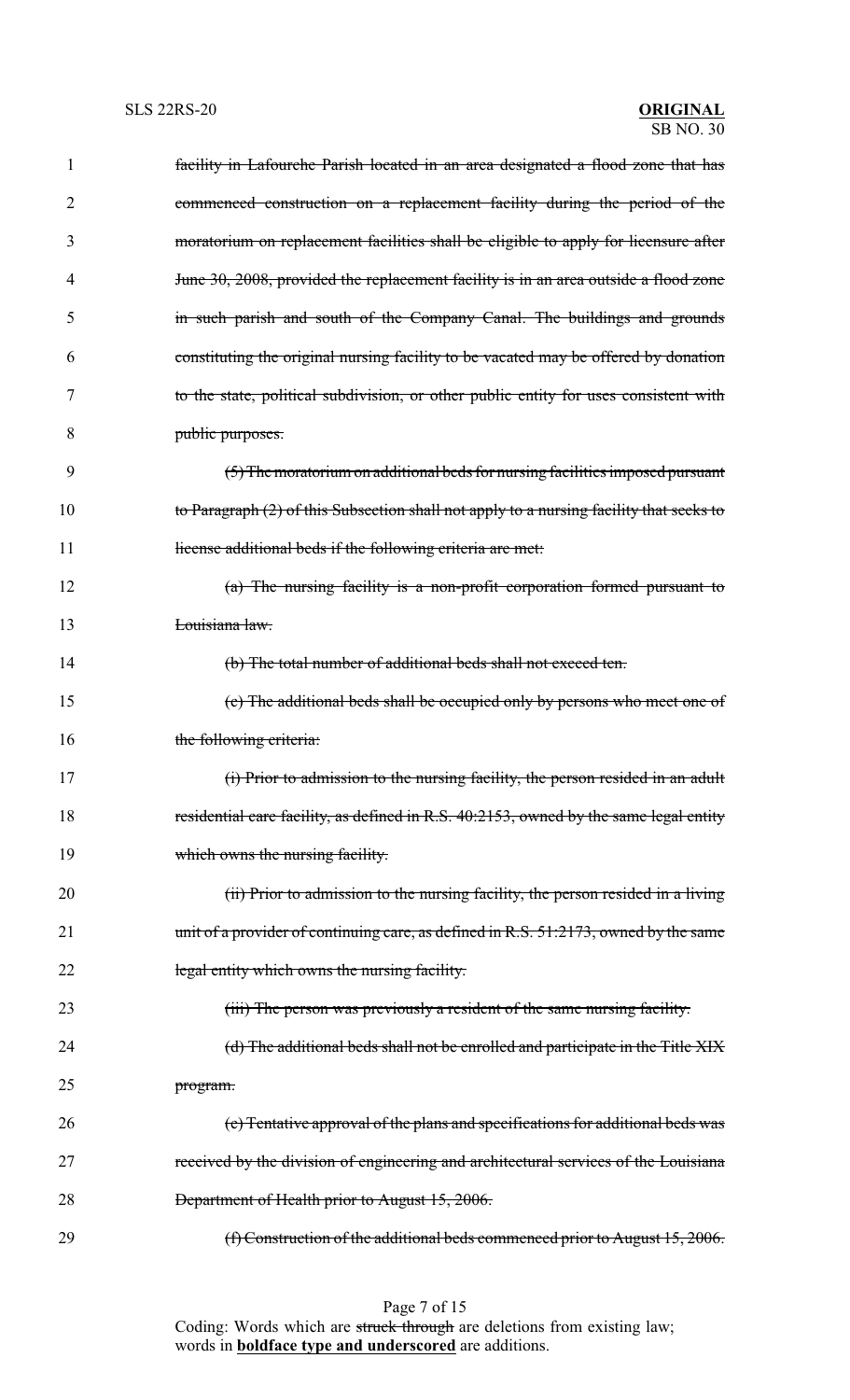| 1              | $(g)$ Construction was completed on or before April 1, 2007.                           |
|----------------|----------------------------------------------------------------------------------------|
| $\overline{2}$ | $(6)(a)$ Notwithstanding any other provision of law to the contrary, the               |
| 3              | department may license, but not certify for Medicaid participation, up to thirty       |
| 4              | additional beds for a continuing care retirement community, registered in accordance   |
| 5              | with R.S. 51:2171 et seq., and found to be in compliance with said statutes on May     |
| 6              | 3, 2002 by the Louisiana Department of Health during the existence of the              |
| 7              | moratorium imposed pursuant to Paragraph (2) of this Subsection.                       |
| 8              | (b) At the discretion of the continuing care retirement community provider,            |
| 9              | the licensed beds may be used for persons who are not residents of the continuing      |
| 10             | care retirement community and who are not parties to a continuing care contract for    |
| 11             | a period of up to five years after the receipt of the certification of occupancy for a |
| 12             | registered continuing care retirement community. After that period, the licensed beds  |
| 13             | may be used only by owners of a continuing care contract with the continuing care      |
| 14             | retirement community provider.                                                         |
| 15             | (7) Repealed by Acts 2011, No. 179, §1, eff. August 15, 2011.                          |
| 16             | $(8)$ Repealed by Acts 2011, No. 179, $§1$ , eff. August 15, 2011.                     |
| 17             | E.(1) Except as provided in Paragraphs (2), (3), and (4) of this Subsection,           |
| 18             | the Louisiana Department of Health shall suspend approval, certification, and          |
| 19             | enrollment of nursing facility beds which were previously approved to participate in   |
| 20             | the Title XIX program under a facility need review process, Section 1122 process,      |
| 21             | or any predecessor needs review process, unless such beds are certified and enrolled   |
| 22             | in the Title XIX program by December 31, 1997. Such suspension shall be for the        |
| 23             | length of the moratorium imposed pursuant to Subsection D of this Section.             |
| 24             | $(2)$ The suspension shall not apply to existing approvals for replacement of          |
| 25             | existing nursing facilities, or approvals which are under judicial review, on August   |
| 26             | 15, 1997. The suspension shall not apply to approvals for alternate use of previously  |
| 27             | approved beds.                                                                         |
| 28             | (3) In the case of previously approved but unbuilt nursing facilities or beds,         |
| 29             | the department shall not suspend approval, certification, and enrollment if            |

Page 8 of 15 Coding: Words which are struck through are deletions from existing law; words in **boldface type and underscored** are additions.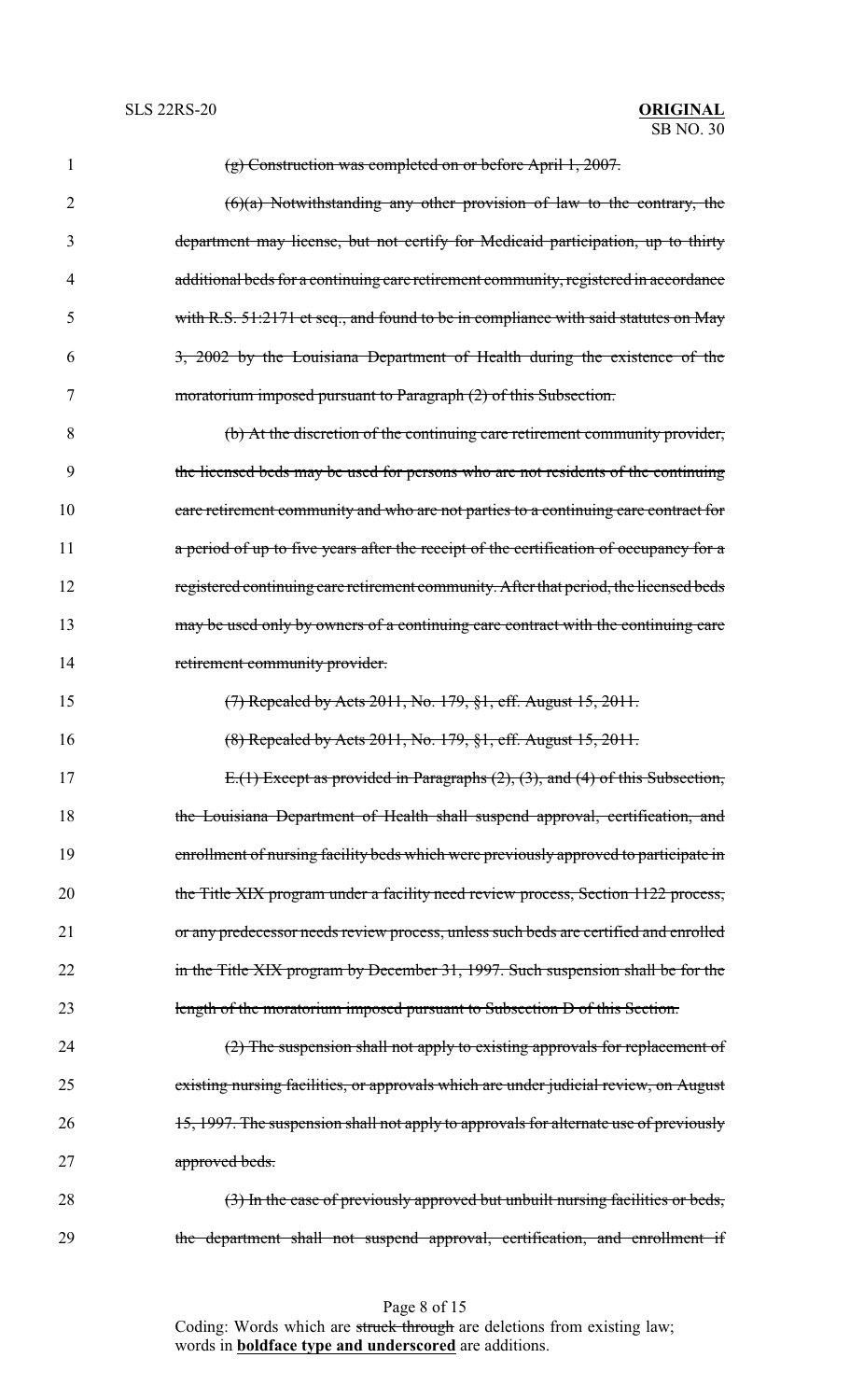| $\mathbf{1}$   | construction has actually begun by June 30, 1998, and construction is completed and       |
|----------------|-------------------------------------------------------------------------------------------|
| $\overline{2}$ | such facilities or beds are actually certified and enrolled in the Title XIX program      |
| 3              | by December 31, 1999. In said cases, the department shall suspend approval,               |
| 4              | certification, and enrollment of previously approved beds not certified and enrolled      |
| 5              | by December $31, 1999$ .                                                                  |
| 6              | (4) In the case of previously approved but unbuilt nursing facilities or beds,            |
| 7              | if construction has actually begun by June 30, 1998, and construction is not              |
| 8              | completed and the facilities or beds are not actually certified and enrolled in the Title |
| 9              | XIX program by December 31, 1999, the secretary of the Louisiana Department of            |
| 10             | Health may authorize the certification and enrollment of the beds by December 31,         |
| 11             | 2001. However, the extension shall not be granted unless the secretary determines         |
| 12             | that construction has not been completed due to circumstances beyond the control          |
| 13             | of the applicant, a written request for an extension was made prior to December 31,       |
| 14             | 1999, and financing has been approved for the beds. These provisions shall only be        |
| 15             | applicable in the case of a facility, the primary purpose of which is to replace an       |
| 16             | existing facility, but also in so doing, enrolling additional beds.                       |
| 17             | F.(1) Except as provided in Paragraph (2) of this Subsection, the Louisiana               |
| 18             | Department of Health shall revoke all approvals for community and group home              |
| 19             | beds which were previously approved to participate in the Title XIX program under         |
| 20             | a facility need review process, Section 1122 process, or any predecessor needs            |
| 21             | review process, unless such beds are certified and enrolled in the Title XIX program      |
| 22             | by December $31, 1997$ .                                                                  |
| 23             | $(2)$ In the case of unbuilt community and group home facilities, the                     |
| 24             | department shall not revoke approvals if construction has actually begun by               |
| 25             | December 31, 1997, and construction is completed and such facilities or beds are          |
| 26             | actually certified and enrolled in the Title XIX program by June 30, 1999. In said        |
| 27             | cases, the department shall revoke all approved beds not certified and enrolled by        |
| 28             | June 30, 1999.                                                                            |
| 29             | G. Any intermediate care facility for people with developmental disabilities,             |
|                |                                                                                           |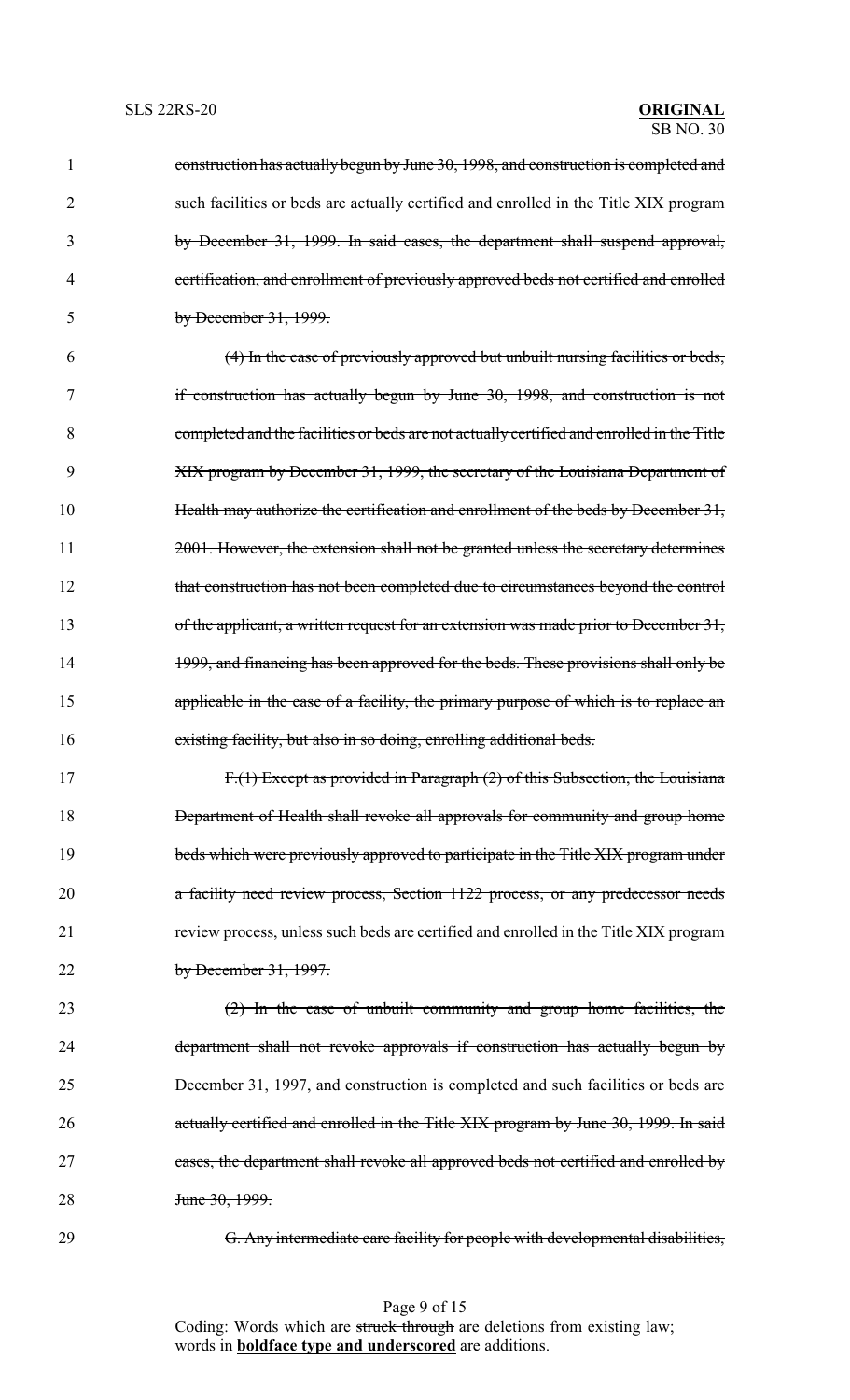which serves children or adults with intellectual disabilities, autism, or behavioral problems, with no less than one hundred fifty and no more than one hundred eighty beds, shall be eligible for the facility need review process as set forth in this Section and in rules and regulations promulgated by the Louisiana Department of Health as authorized in Subsections A and B of this Section. The exemption shall exist for a maximum of fifty additional beds.

 H. In the case of nursing facility beds currently approved, any nursing facility provider may replace any existing beds with adult residential care home beds, either through new construction or through renovation and conversion. Such replacement shall be subject to licensing regulations, but not to additional facility need review 11 process approval, subject to budget neutrality provisions and rules and regulations promulgated by the Louisiana Department of Health.

**I. The Louisiana Department of Health shall develop and implement policies** 14 and procedures to require nursing facilities and ICF/DD providers to notify new residents and their families and guardians of sex offenders living in their facilities upon admission. The notification shall continue for as long as the information is considered a public record. During the annual licensing process, health standards surveyors shall verify providers' compliance with the policy.

19 19 1.(1) Notwithstanding any other provision of law to the contrary, the facility need review approval for licensed intermediate care facilities for people with developmental disabilities (ICF/DD) located in an area or areas which have been affected by an executive order or proclamation of emergency or disaster and which were operating at the time the executive order or proclamation was issued under R.S. 29:724 shall remain in effect and shall not be terminated, considered to have expired, or revoked until January 1, 2012. For this exception to apply, the emergency or 26 disaster shall be the sole causal factor in the interruption of the provision of services. This exception shall not apply if any one of the following occurs: 28 (a) The approval is voluntarily surrendered by the provider.

(b) The provider fails to notify in writing the health standards section of the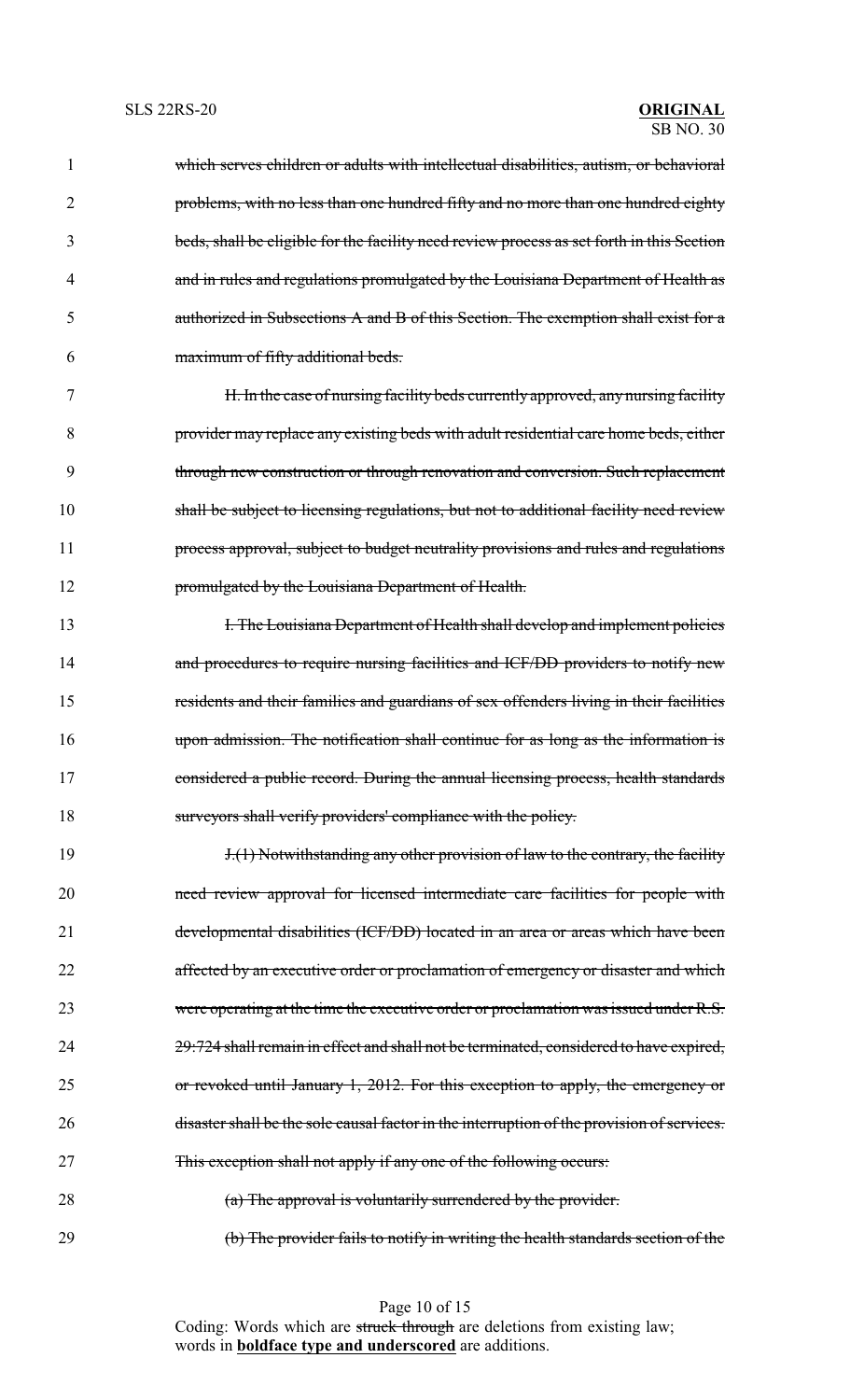| 1  | Louisiana Department of Health of its intention to avail itself of the continuation of |
|----|----------------------------------------------------------------------------------------|
| 2  | facility need review approval no later than December 31, 2005.                         |
| 3  | (c) The provider fails to recommence providing services prior to January $1$ ,         |
| 4  | 2012.                                                                                  |
| 5  | (2) Nothing in this Subsection shall be construed to accomplish either of the          |
| 6  | following:                                                                             |
| 7  | (a) To permit a nursing home which has relocated, as the result of an                  |
| 8  | executive order or declaration of emergency or disaster issued in accordance with      |
| 9  | R.S. 29:724, to relocate such facility outside of the geographic area for which the    |
| 10 | original facility need review approval was granted.                                    |
| 11 | (b) To permit a nursing home which has relocated, as the result of an                  |
| 12 | executive order or declaration of emergency or disaster issued in accordance with      |
| 13 | R.S. 29:724, to obviate the provisions of R.S. 40:2116(D)(2).                          |
| 14 | $(3)(a)$ Notwithstanding any other law to the contrary, any nursing home               |
| 15 | provider located in a parish with a population between sixty-five thousand and         |
| 16 | seventy thousand according to the latest federal decennial census, which parish was    |
| 17 | affected by hurricane Katrina or Rita, and who ceased operations solely because of     |
| 18 | the damage occasioned by the events which were the subject of an order or              |
| 19 | proclamation of emergency or disaster issued pursuant to R.S. 29:724, and whose        |
| 20 | operations have not been resumed as of July 1, 2008, shall have their pre-storm        |
| 21 | facility need review approval reinstated for the sole purpose of rebuilding or         |
| 22 | replacing the facility, upon meeting the following conditions:                         |
| 23 | (i) The nursing home provider shall submit a reinstatement request to the              |
| 24 | health standards section of the Louisiana Department of Health in writing by           |
| 25 | December 31, 2008.                                                                     |
| 26 | (ii) The reinstatement request shall state the provider's intent to rebuild the        |
| 27 | nursing home and resume providing nursing home services in that parish.                |
| 28 | (iii) The nursing home provider shall resume operation as a nursing home               |
| 29 | provider in that parish no later than January 1, 2010.                                 |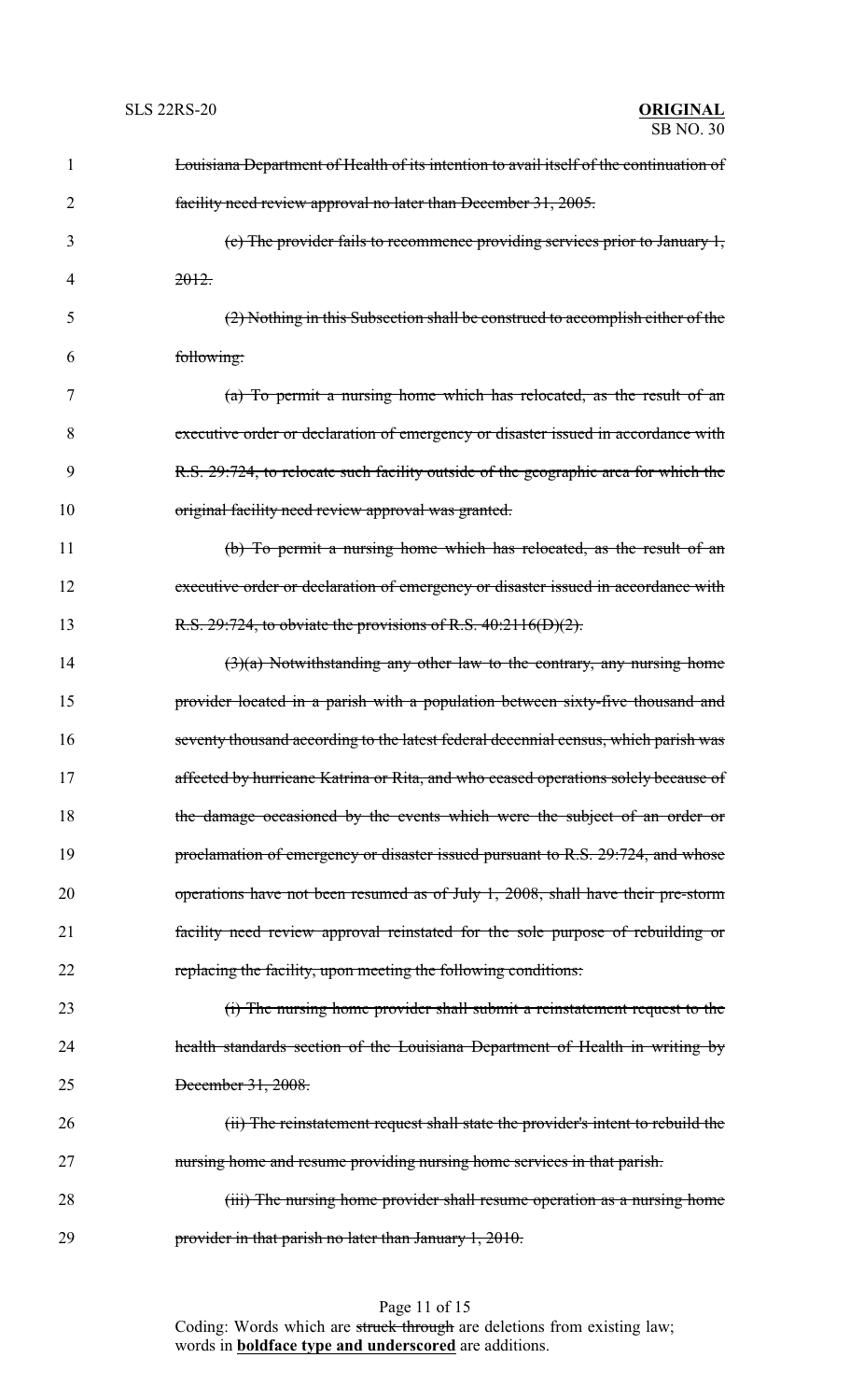| 1  | (iv) The nursing home provider shall submit all fees, costs, and cost reports          |
|----|----------------------------------------------------------------------------------------|
| 2  | due and owing to the Louisiana Department of Health.                                   |
| 3  | (b) The facility need review approval reinstated to the facility shall                 |
| 4  | encompass all rights and responsibilities afforded the facility at the time it ceased  |
| 5  | providing services as a result of hurricanes Katrina and Rita.                         |
| 6  | (c) The provisions of this Subsection shall not apply to a nursing home                |
| 7  | provider who has voluntarily surrendered its facility need review approval.            |
| 8  | K. The department shall adopt a rule to allow a nursing home located in a              |
| 9  | service area which has less than ninety-three percent occupancy to temporarily         |
| 10 | convert a number of licensed beds to an alternate use. The beds may be converted for   |
| 11 | alternate health care use until such time as the average annual occupancy in the       |
| 12 | service area exceeds ninety-three percent and an adjoining service area exceeds        |
| 13 | ninety-three percent based on the department's LTC-2 Report and the facility is        |
| 14 | notified of the same. The facility shall then either re-license the beds as nursing    |
| 15 | home beds within one year of receipt of the notice from the department, or the beds    |
| 16 | will be deemed expired. Nothing herein shall be construed to preclude nursing homes    |
| 17 | from taking beds out of alternate use at any time and using them as licensed beds      |
| 18 | unless deemed expired. The prohibition contained in Paragraph $(D)(2)$ of this Section |
| 19 | shall not apply to nursing home beds in alternate use.                                 |
| 20 | §2116.1. Nursing facility moratorium; exceptions                                       |
| 21 | A. There shall be a moratorium on nursing facilities and additional beds               |
| 22 | for nursing facilities.                                                                |
| 23 | <b>B.</b> The moratorium provided for in Subsection A of this Section shall not        |
| 24 | apply to the following:                                                                |
| 25 | (1) Replacement of existing facilities, provided that there is no increase             |
| 26 | in existing nursing home beds at the replacement facility. However, a nursing          |
| 27 | home which has relocated, as the result of an executive order or declaration of        |
| 28 | emergency or disaster issued in accordance with R.S. 29:724 shall not be               |
| 29 | allowed to permanently relocate such facility outside of the geographic area for       |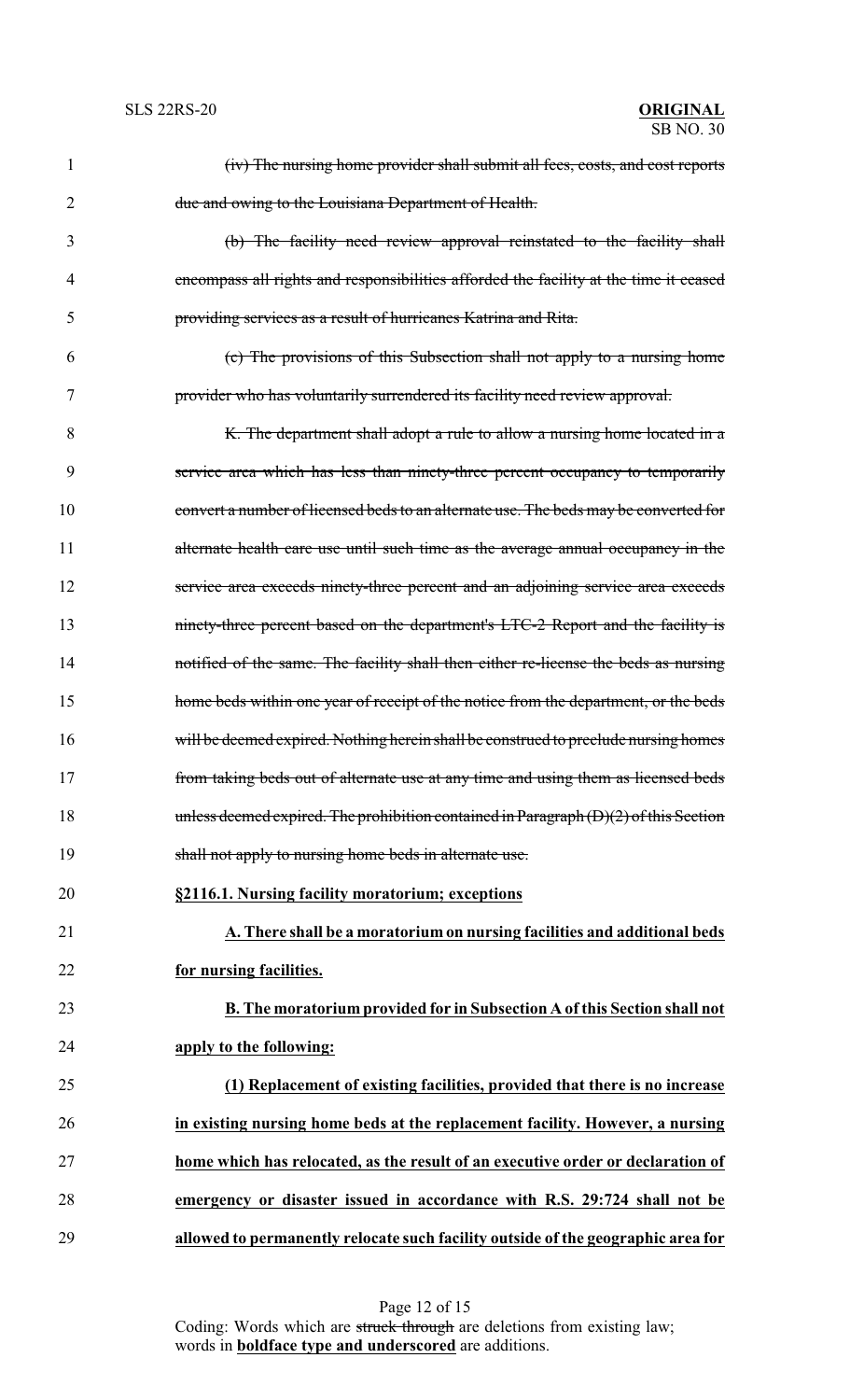| $\mathbf{1}$   | which the original facility was licensed.                                         |
|----------------|-----------------------------------------------------------------------------------|
| $\overline{2}$ | (2) Replacement of nursing facility beds with adult residential care home         |
| 3              | beds, either through new construction or through renovation and conversion.       |
| $\overline{4}$ | Such replacement shall be subject to licensing rules and regulations and budget   |
| 5              | neutrality provisions promulgated by the Louisiana Department of Health.          |
| 6              | (3) Any nursing facility in Lafourche Parish located in an area                   |
| 7              | designated a flood zone that has commenced construction on a replacement          |
| 8              | facility, provided the replacement facility is in an area outside a flood zone in |
| 9              | the parish and south of the Company Canal. The buildings and grounds              |
| 10             | constituting the original nursing facility to be vacated may be offered by        |
| 11             | donation to the state, political subdivision, or other public entity for uses     |
| 12             | consistent with public purposes.                                                  |
| 13             | (4) A nursing facility that seeks to license additional beds if the following     |
| 14             | criteria are met:                                                                 |
| 15             | (a) The nursing facility is a nonprofit corporation formed pursuant to            |
| 16             | Louisiana law.                                                                    |
| 17             | (b) The total number of additional beds shall not exceed ten.                     |
| 18             | (c) The additional beds shall be occupied only by persons who meet one            |
| 19             | of the following criteria:                                                        |
| 20             | (i) Prior to admission to the nursing facility, the person resided in an          |
| 21             | adult residential care facility, as defined in R.S. 40:2153, owned by the same    |
| 22             | legal entity which owns the nursing facility.                                     |
| 23             | (ii) Prior to admission to the nursing facility, the person resided in a          |
| 24             | living unit of a provider of continuing care, as defined in R.S. 51:2173, owned   |
| 25             | by the same legal entity which owns the nursing facility.                         |
| 26             | (iii) The person was previously a resident of the same nursing facility.          |
| 27             | (d) The additional beds shall not be enrolled and participate in the Title        |
| 28             | XIX program.                                                                      |
| 29             | (e) Construction of the nursing facility was completed on or before April         |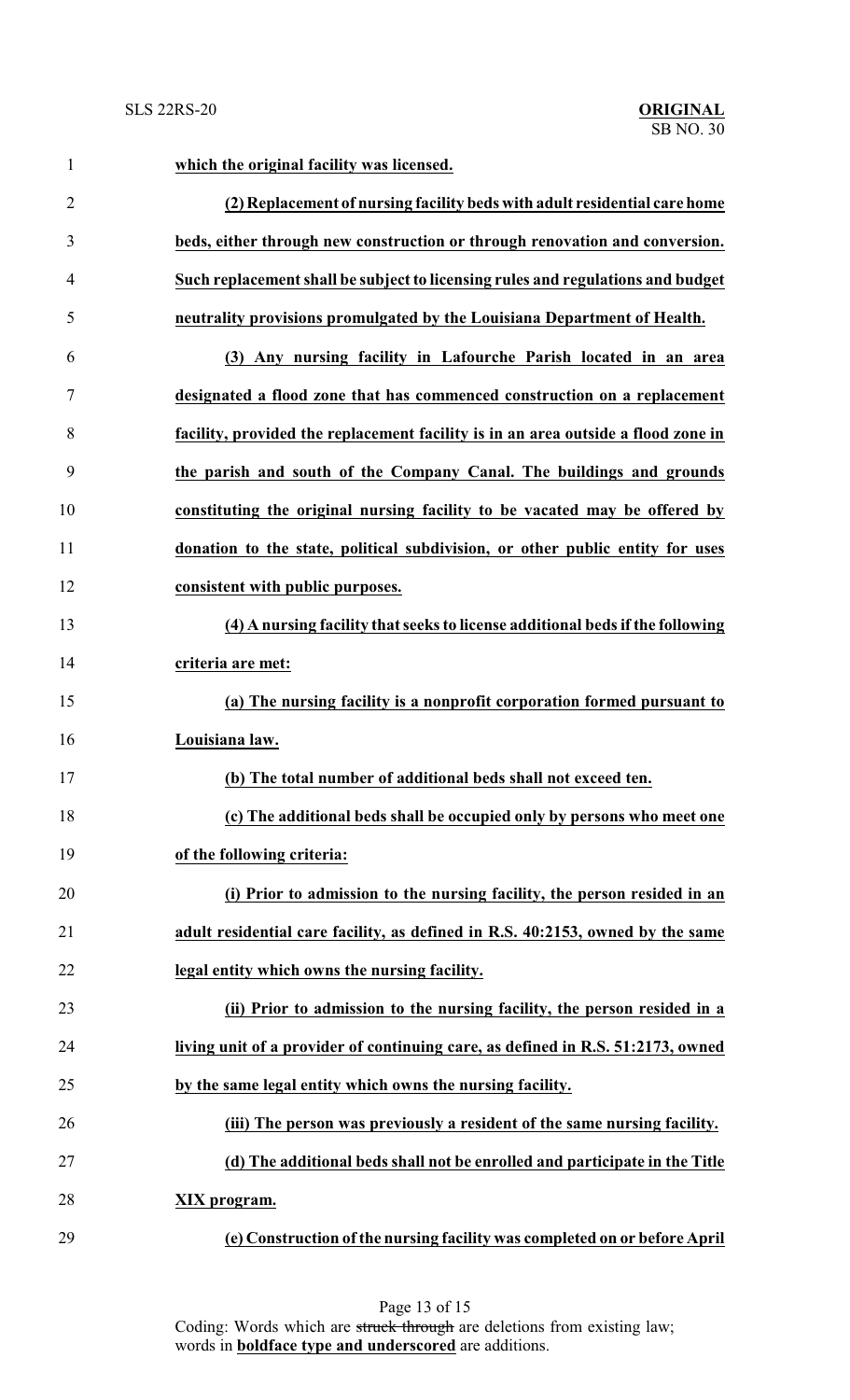| $\mathbf{1}$   | 1, 2007.                                                                          |
|----------------|-----------------------------------------------------------------------------------|
| $\overline{2}$ | (5) A nursing facility located in a service area which has less than              |
| 3              | ninety-three percent occupancy that temporarily converts a number of licensed     |
| 4              | beds to an alternate use. The beds may be converted for alternate health care     |
| 5              | use until such time as the average annual occupancy in the service area exceeds   |
| 6              | ninety-three percent and an adjoining service area exceeds ninety-three percent   |
| 7              | based on the department's LTC-2 Report and the facility is notified of the same.  |
| 8              | The facility shall then either relicense the beds as nursing home beds within one |
| 9              | year of receipt of the notice from the department, or the beds will be deemed     |
| 10             | expired. Nothing in this Paragraph shall be construed to preclude nursing         |
| 11             | facilities from taking beds out of alternate use at any time and using them as    |
| 12             | licensed beds unless they are deemed expired.                                     |
| 13             | (6) Nursing home beds in alternate use.                                           |
| 14             | C. The moratorium provided for in this Section shall be in effect until           |
| 15             | July 1, 2027.                                                                     |
| 16             | §2116.2. Nursing facilities; cost effective measures                              |
| 17             | A. The Louisiana Department of Health may promulgate rules to                     |
| 18             | accomplish cost effectiveness of beds issued pursuant to a department waiver      |
| 19             | that include but are not limited to the following:                                |
| 20             | (1) A bed abeyance program to reduce nursing facility beds by ten                 |
| 21             | percent or more. Such an abeyance program shall include a timeframe in which      |
| 22             | a determination is made as to whether beds should be brought out of abeyance      |
| 23             | based upon a ninety-three percent occupancy rate within a service area.           |
| 24             | (2) An increase in the minimum occupancy level required for a nursing             |
| 25             | facility to fully recover its capital cost.                                       |
| 26             | (3) A buy-back program, provided such a buy-back program is approved              |
| 27             | by the Centers for Medicare and Medicaid Services and is eligible for federal     |
| 28             | funds participation.                                                              |
| 29             | (4) A bed exchange program that allows a nursing facility to create adult         |